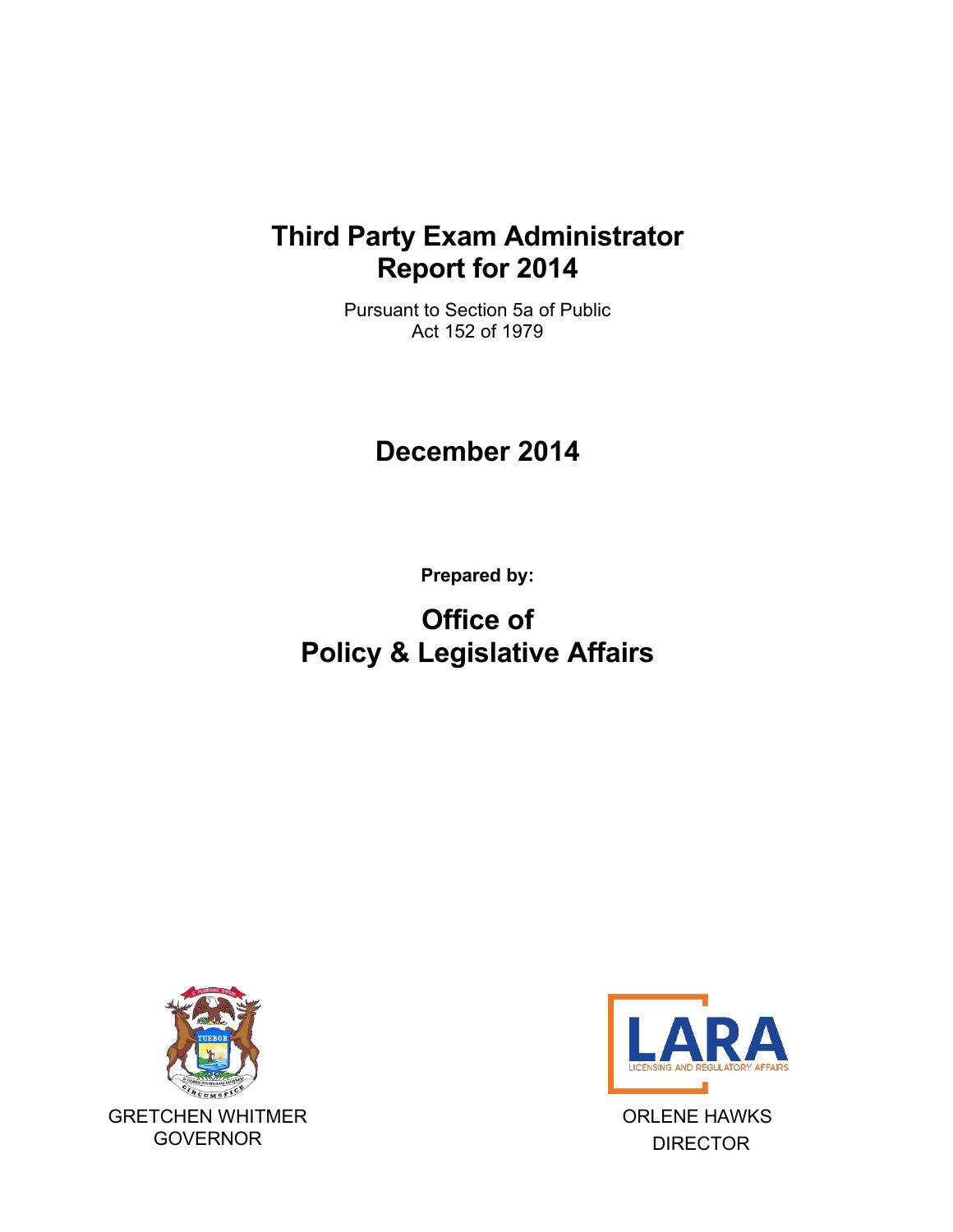### **Executive Summary:**

The *Third Party Exam Administrator Report for 2014* contains reporting requirements which are mandated pursuant to [Section 5a\(1\) of Public Act 152 of 1979.](http://www.legislature.mi.gov/(S(yfgql5jzjssepm3qxw3g0qhd))/mileg.aspx?page=GetObject&objectname=mcl-338-2205a)

Section 5a(1) of Public Act 152 of 1979 requires the following:

#### *Sec. 5a(1) The department shall submit a report each year to the house and senate appropriations committees and the house and senate fiscal agencies for the preceding fiscal year concerning the fees charged by each third party exam administrator for each examination or test conducted by that administrator pursuant to an agreement with the department.*

Pursuant to these requirements, this report has been prepared and issued electronically to the House and Senate Appropriations Standing Committees, as well as the House and Senate Fiscal Agencies, to meet the annual reporting requirements. In addition, this report is also contained online under the following location:

• The 2019 MCL Reports section - Legislative Reports of the Department of Licensing and Regulatory Affairs website at: [www.michigan.gov/laral](http://www.michigan.gov/lara)egreports.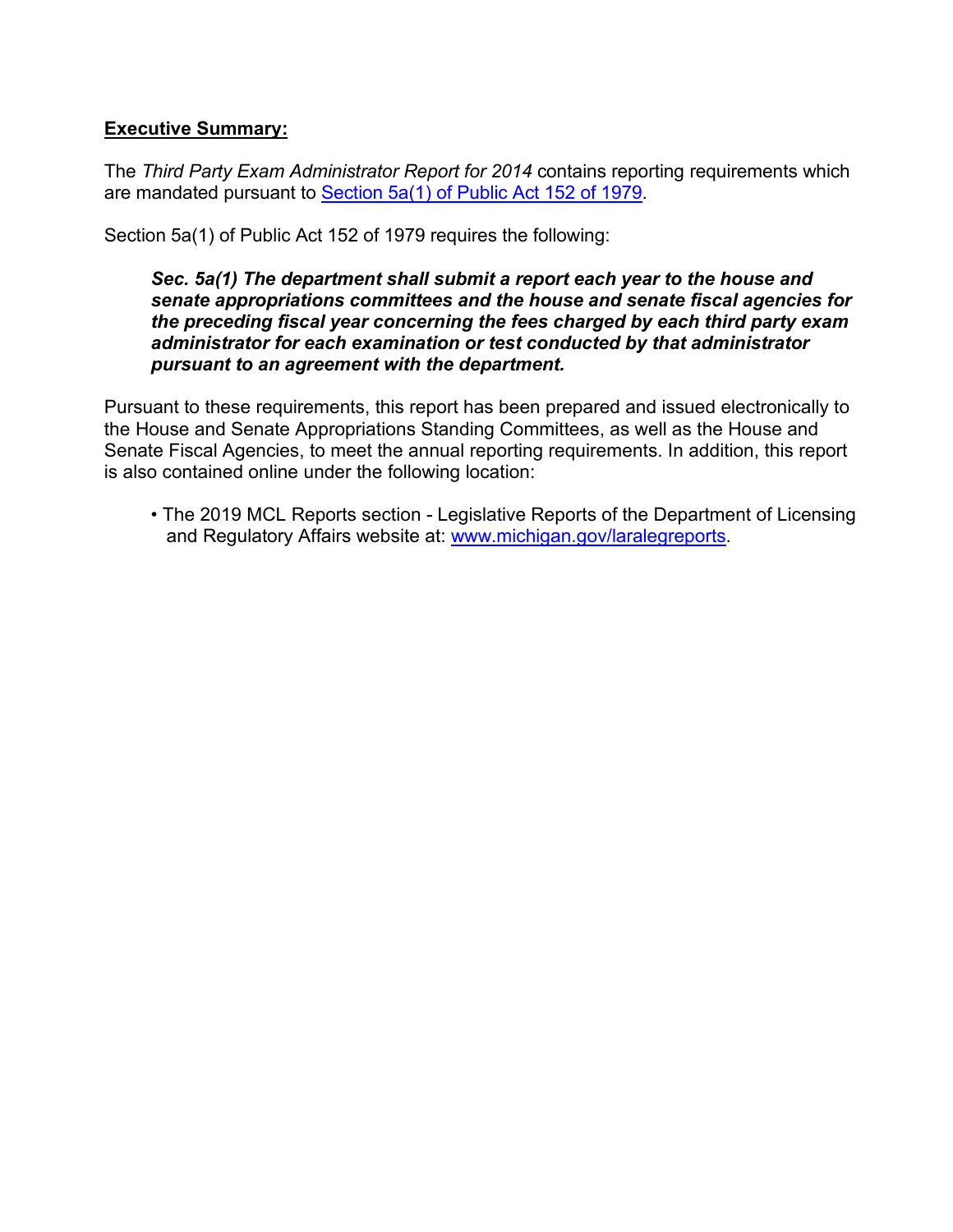| <b>Examination Title</b>                                                                       | Fee  |  |
|------------------------------------------------------------------------------------------------|------|--|
| 1. Residential Builder:                                                                        |      |  |
| a) Business & Law Examination                                                                  | \$66 |  |
| b) Practice & Trade Examination                                                                | \$76 |  |
| 2. Builders' Salesperson                                                                       | \$81 |  |
| 3. Maintenance and Alteration Contractor Trades (M&A):                                         |      |  |
| a) Business & Law Examination                                                                  | \$66 |  |
| b) Basement Waterproofing                                                                      | \$66 |  |
| c) Carpentry                                                                                   | \$66 |  |
| d) Concrete                                                                                    | \$66 |  |
| e) Excavation                                                                                  | \$66 |  |
| f) Gutters                                                                                     | \$66 |  |
| g) House Wrecking                                                                              | \$66 |  |
| h) Insulation Work                                                                             | \$66 |  |
| i) Masonry                                                                                     | \$66 |  |
| j) Painting & Decorating                                                                       | \$66 |  |
| k) Roofing                                                                                     | \$66 |  |
| I) Siding                                                                                      | \$66 |  |
| m) Screen and Storm Sash                                                                       | \$66 |  |
| n) Swimming Pools                                                                              | \$66 |  |
| o) Tile and Marble                                                                             | \$66 |  |
| 4. Barber Instructor Theory Exam                                                               | \$91 |  |
| 5. Instructor for Cosmetology, Electrology, Esthetician, Manicurist, or Natural Hair Culturist | \$91 |  |
| 6. Barber:                                                                                     |      |  |
| a) Theory                                                                                      | \$91 |  |
| b) Practical                                                                                   | \$91 |  |
| 7. Cosmetology:                                                                                |      |  |
| a) Theory                                                                                      | \$91 |  |
| b) Practical                                                                                   | \$91 |  |
| 8. Electrologist:                                                                              |      |  |
| a) Theory                                                                                      | \$91 |  |
| b) Practical                                                                                   | \$91 |  |